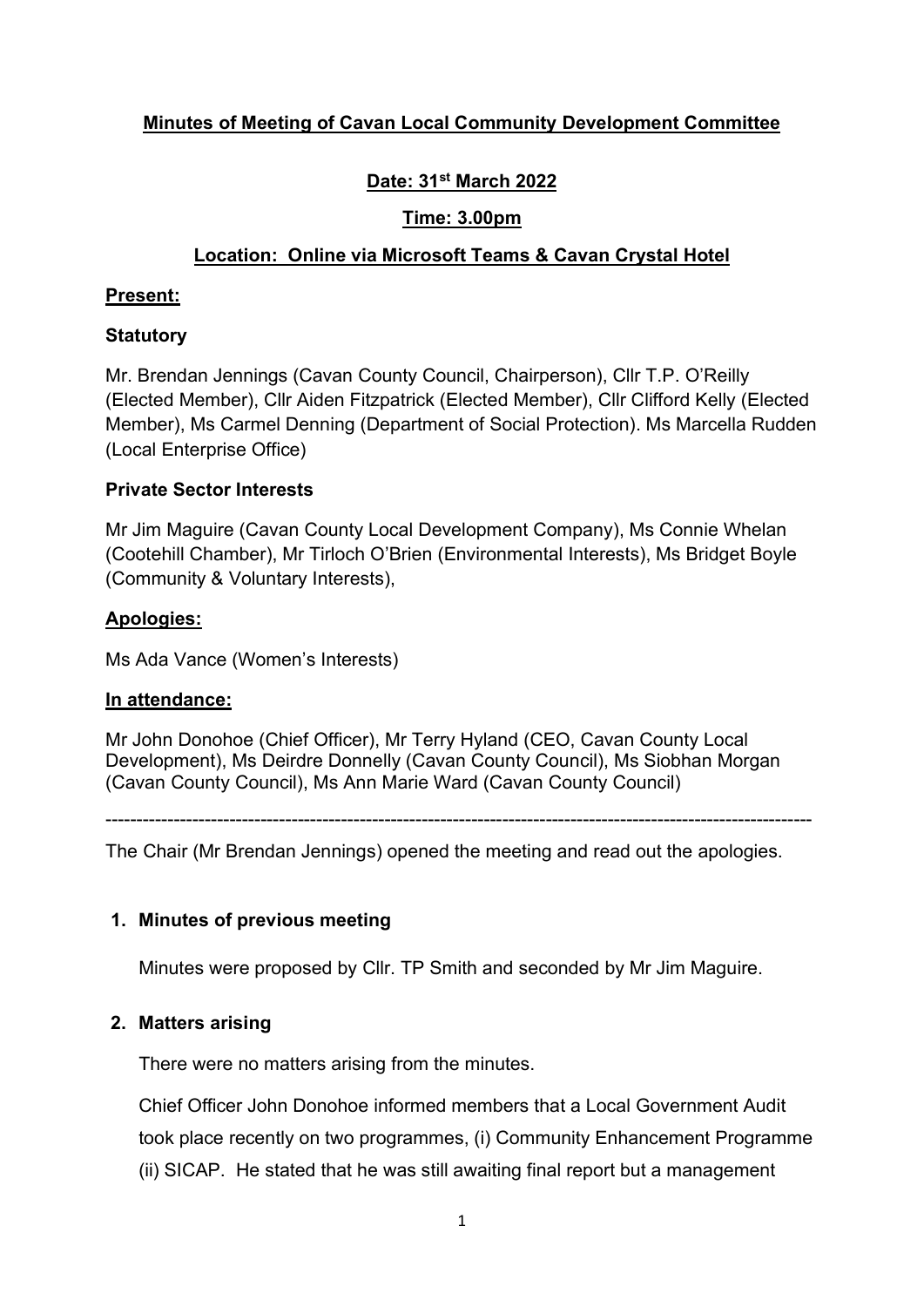meeting was held with the auditors at the conclusion of the audit and no issues of significance were noted in the course of the audit. The Chief Officer stated that he will bring formal findings when report is made available.

#### 3. Conflicts of Interest

The Chair reminded members of their conflict of interest's responsibilities.

# 4. Presentation from Ms Ann Marie Ward, Heritage Officer – 'Placing Heritage at the Heart of the Community'.

Annmarie Ward, Heritage Officer with Cavan County Council gave a presentation to members. In her presentation she gave an outline of her role as Heritage Officer and the aims and objectives of the Heritage department. She outlined actions arising from Heritage Plan under Built Heritage and Natural Heritage. In 2022 €96,000 will be paid to owners of protected structures though the Built Heritage Funding Scheme. Ann Marie also gave an outline of funding received - €48,000 from National Biodiversity Action Plan and €36,000 from the Heritage Council. The main targets for 2022 are Cavan County Heritage Plan, Cavan County Biodiversity Plan and All Ireland Pollinator Plan. Members thanked and congratulated Annmarie on her presentation.

## 5. SICAP Service Providers/Sub-Contractors

Mr Terry Hyland provided details of Service Providers and Subcontractors engaged by SICAP. The List was proposed by Cllr. Clifford Kelly and seconded by Cllr. TP O'Reilly

## 6. Regulation of the Lobbying Act 2015

It was noted and agreed that the committee will comply with the Transparency code of the Public Lobbying Act 2015. This will be done by regular circulation of minutes and the agenda of committee working groups / task force meetings on the Council website. The website will also detail membership and terms of reference of the committee."